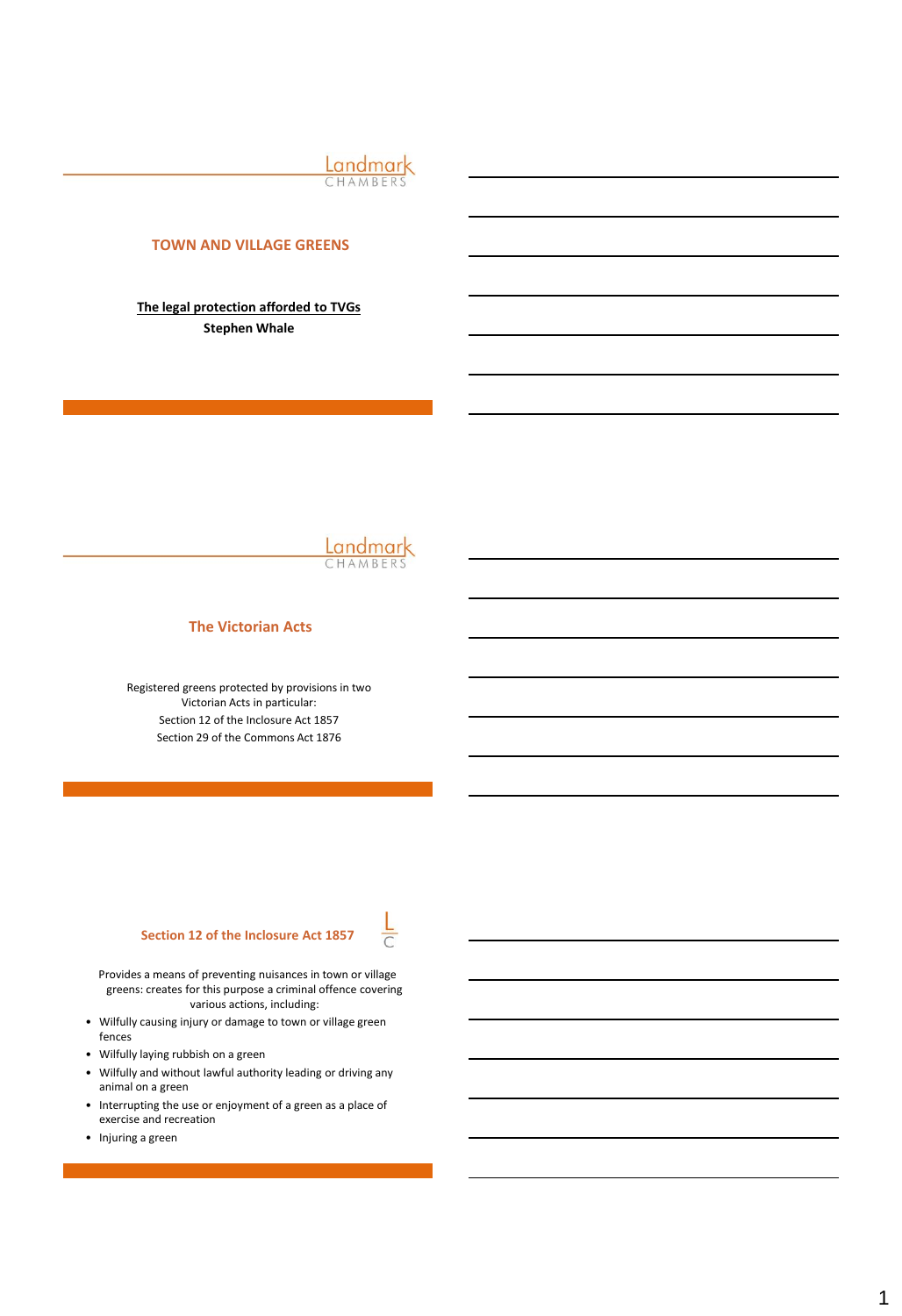#### **Laying an information**



- Various people or bodies may lay an information:
	- a) The person in whom the soil of the green is vested;
	- b) The "churchwarden or overseer of the parish", which is to say the parish council, parish meeting, community council or district council (as applicable): Local Government Act 1972, section 189(3);
	- c) A "local authority" (as defined) may institute proceedings if title is not registered and the owner cannot be identified: Commons Act 2006, section 45;
	- d) Any inhabitant of the parish.

#### **Without lawful authority**

- Landowners, tenants and licensees may graze animals if compatible with village green rights; it has to be very low key grazing in order to be compatible: R (Laing Homes Ltd) v Bucks CC [2003] 3 PLR 60 at [67]
- DEFRA's view is that a person taking an animal onto a green in exercise of their right to enjoy lawful sports and pastimes does not commit an offence. This would cover dog-walkers and possibly horse-riders.
- No exposure to prosecution where the existence of the green is not established and known: "Trap Grounds" [2004] Ch 253 at [47]?

#### **Immaterial harm or interference**

- Driving over a track across a green not in breach of section 12 (or section 29), as there was not a "sufficient reason to regard the existence and use of the track as injuring the green or interrupting its use or enjoyment by others": Massey v Boulden [2003] 1 WLR 1792 at [31]
- Mowing a green to facilitate its use for lawful sports and pastimes not in breach of section 12 (or section 29): Laing Homes at [58]
- Material harm or interference tests
- Public interest test for prosecution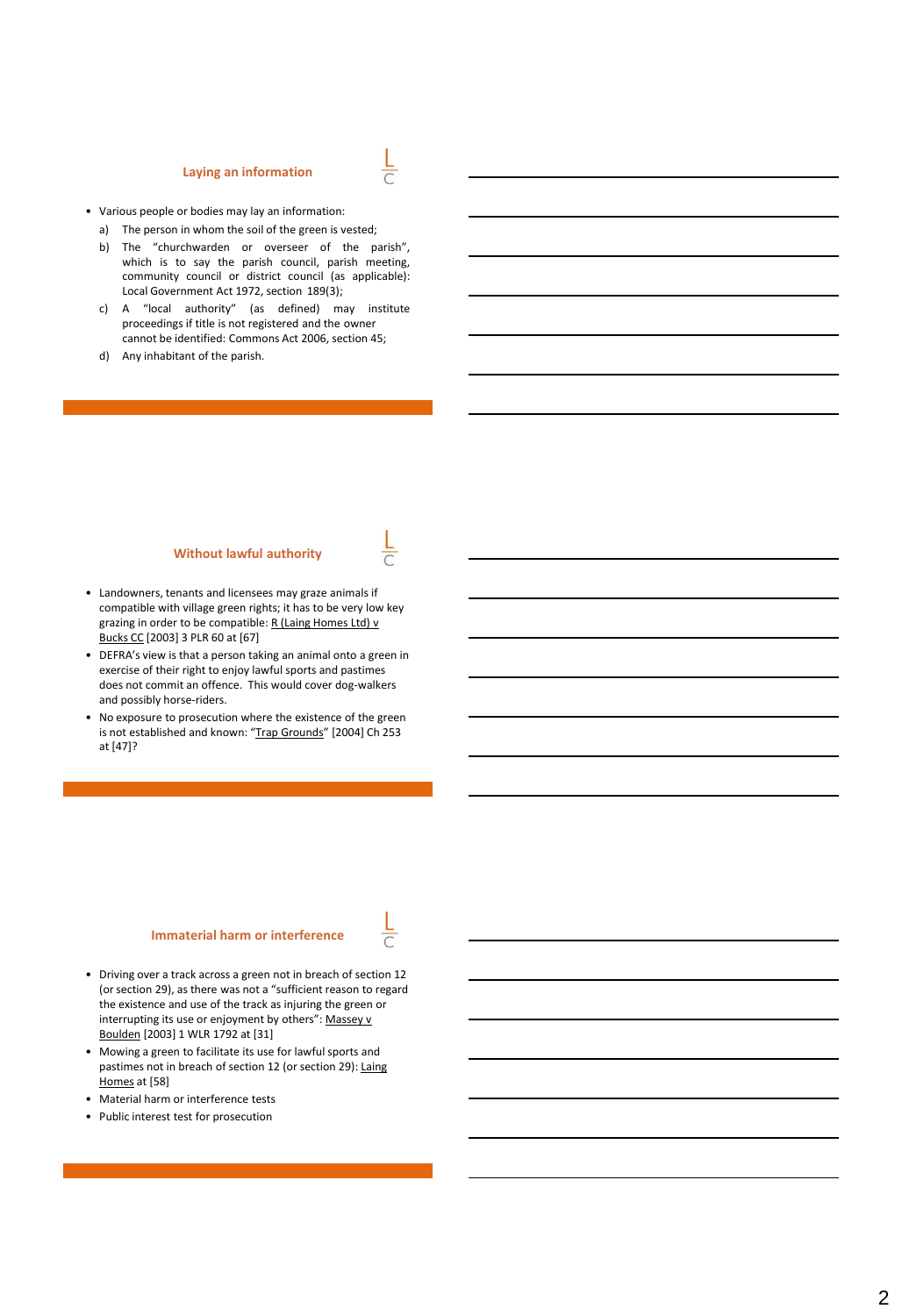## **Section 29 of the Commons Act 1876**



- Deems certain matters to be a public nuisance, which is a criminal offence (as well as a civil tort):
	- a) An encroachment on or enclosure of a green;
	- b) Any erection on a green or disturbance or interference with or occupation of the soil thereof which is made otherwise than with a view to the better enjoyment of the green.

Action to restrain a public nuisance may be taken by a local authority (section 222 Local Government Act 1972), members of the public suffering special damage or the Attorney General.

#### **Road traffic offences**

- Section 34 of the Road Traffic Act 1988 makes it an offence to drive without lawful authority a mechanically propelled vehicle on to or upon various categories of land, including "land of any other description" (which includes greens: Massey at [22])
- Lawful authority includes permission from the owner or a private right of way
- No offence or conviction if the person drives within 15 yards of a road for the purpose only of parking the vehicle, to save life, extinguish a fire or meet any other like emergency: section 34(3)-(4)

## **Penalties**



• Section 12 of the 1857 Act: a fine not exceeding level 1 on the standard scale (currently £200) plus a payment (to be determined by the justices in case of dispute) to cover the damage caused